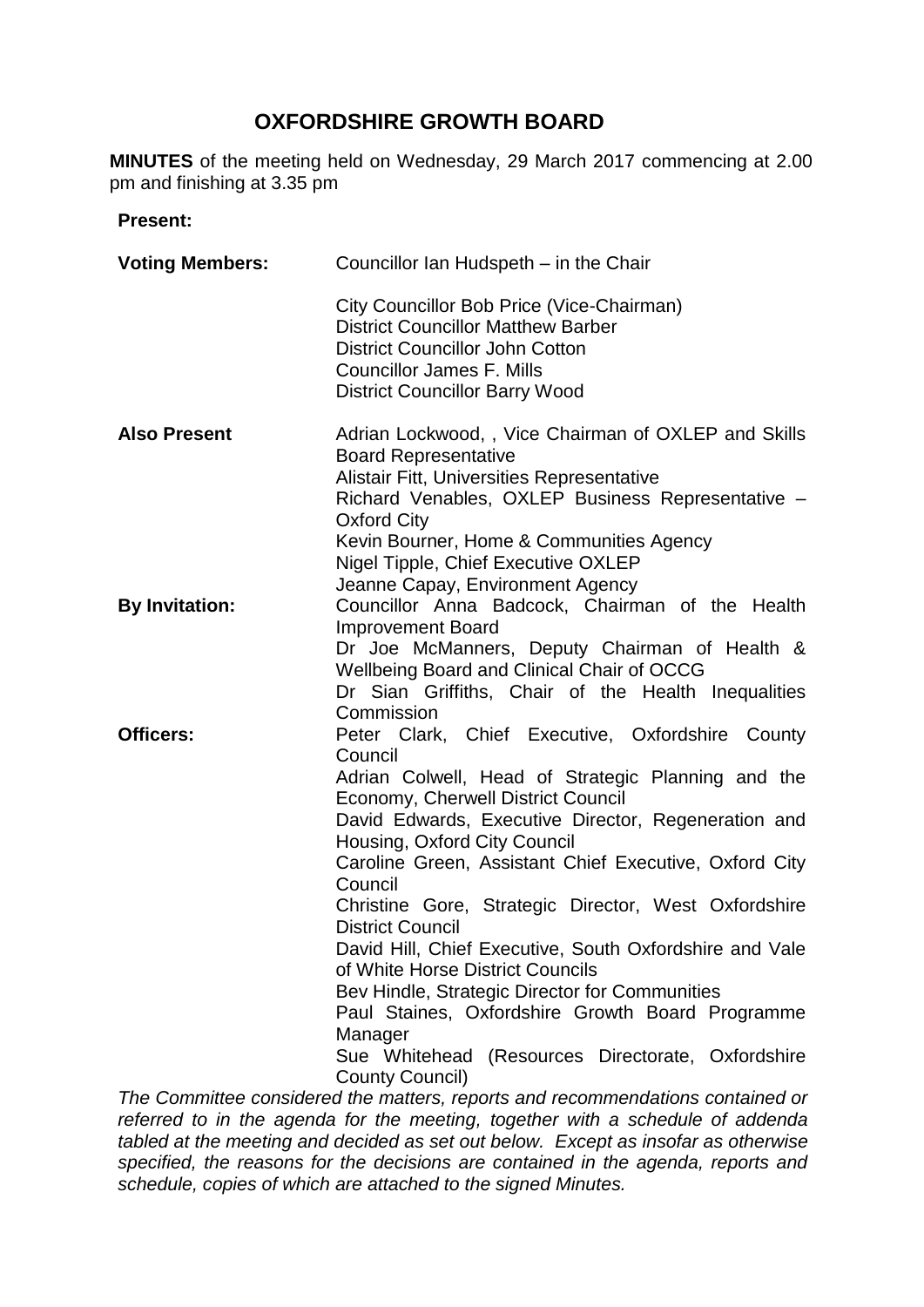# **58 APOLOGIES FOR ABSENCE AND SUBSTITUTE MEMBERS**

(Agenda No. 1)

Apologies were received from Jeremy Long, Phil Shadbolt and Andrew Harrison.

#### **59 MINUTES**

(Agenda No. 3)

The Minutes of the meeting held on 30 November 2016 were approved and signed as a correct record.

## **60 CHAIRMAN'S ANNOUNCEMENTS**

(Agenda No. 4)

Councillor Hudspeth welcomed Kevin Bourner from the HCA replacing David Warburton.

## **61 PUBLIC PARTICIPATION**

(Agenda No. 5)

In accordance with the Public Participation Scheme, the Chairman invited individuals and groups who had submitted questions to present them to the board.

The Chairman advised that responses to the submitted questions were available in the addenda to the meeting and would be made available on the Growth Board web pages and published with the minutes of the meeting (see attached annex).

## **62 THE PREPARATION OF JOINT SPATIAL PLAN FOR OXFORDSHIRE - OVERVIEW.**

(Agenda No. 6)

At the Growth Board Executive Officer Group (EOG) meeting on 13th March 2017, EOG were invited to consider the preparation of an Oxfordshire Joint Spatial Plan (the Spatial Plan).

Adrian Colwell presented the report and a detailed project outline for consideration by the Growth Board. He advised that the Growth Board were being asked for an in principle endorsement to proceed and that this report would be followed by much more detailed plans.

In agreeing the recommendations the following points were made:

- 1. There was a welcome for the plans for a joint spatial plan which had been a long term aspiration.
- 2. The link to the statutory process was seen as significant.
- 3. Some caution was expressed that it was not wholly clear what problem could be resolved by this process that could not be resolved elsewhere. There was concern that this would affect the validity of the local plans. It was important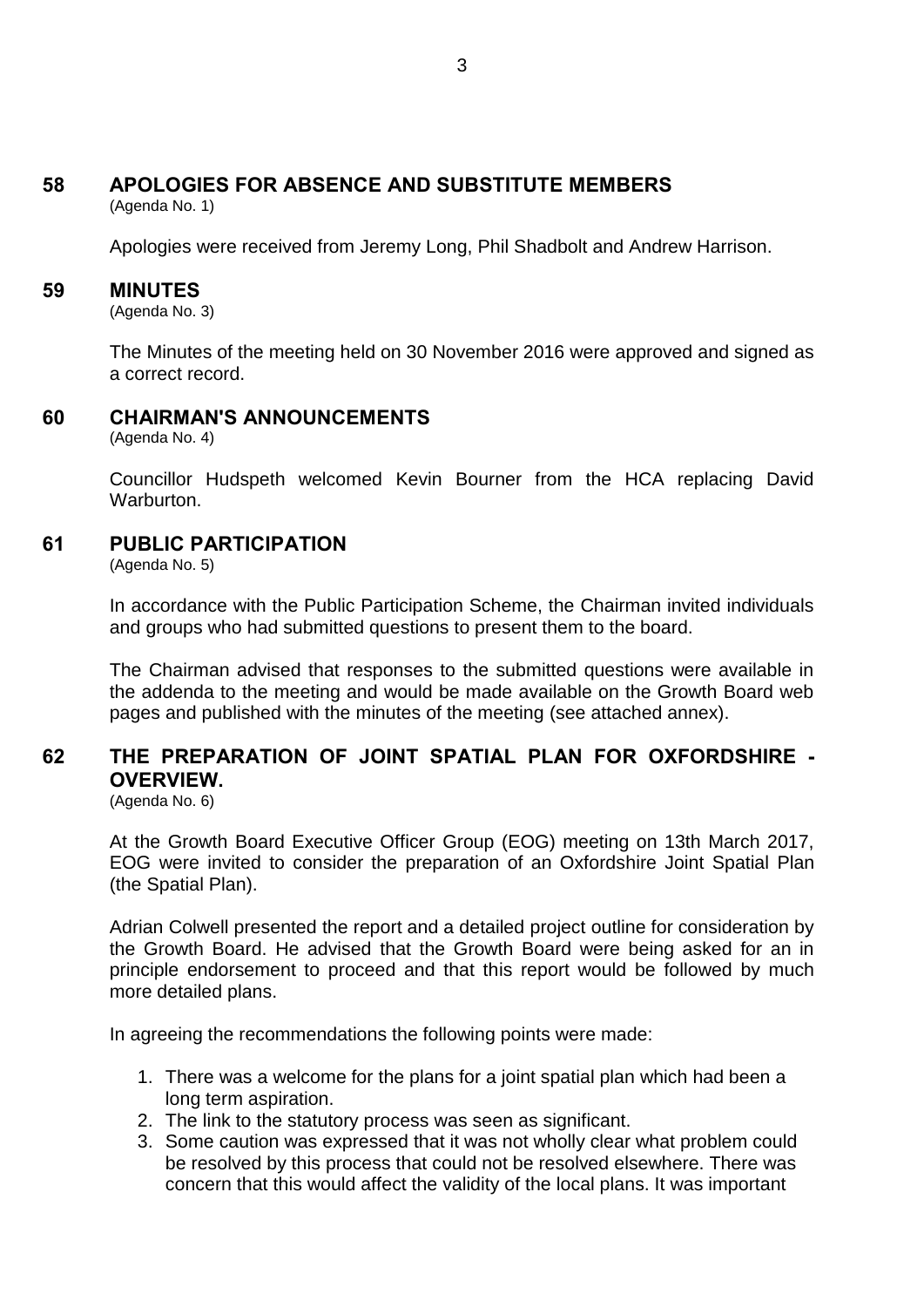not to upset processes that were already underway and to safeguard emerging and existing local plans.

- 4. It was suggested that references to the SHMA in the scope needed to be treated with caution as the figures will be outdated.
- 5. There needed to be greater clarity/understanding expressed on 'made' neighbourhood plans.

Adrian Colwell responded to the points made and emphasised that the pilot was an opportunity to work with the DCLG to shape reforms. He stressed that there was no intention to impede any local process.

Councillor Price proposed additional recommendations and it was:

#### **RESOLVED:** to:

- (a) approve the project outline, attached at appendix one to the report, as the basis for the preparation of a detailed project plan and business case for an Oxfordshire Spatial Plan;
- (b) That the EOG should engage with the DCLG to explore the scope for the work in the JSP to be supported as a pilot project for the Departments wider work on the NPPF;
- (c) that the EOG should explore the key benefits for Oxfordshire which could be sought as part of a Spatial Plan
- (d) That the EOG should engage as part of this process with DCLG to resolve the housing delivery issues which are being experienced in different guises in various parts of the county.

In agreeing the above they also agreed that should it be necessary to meet the *timescales involved they were willing to meet in advance of the next meeting in order to sign off the detailed project plan.*

## **63 HEALTH INEQUALITIES COMMISSION REPORT: ADDRESSING HEALTH INEQUALITIES IN OXFORDSHIRE**

(Agenda No. 7)

Cllr Anna Badcock, Chairman of the Health Improvement Board and Dr Joe McManners, Deputy Chairman of Health & Wellbeing Boardand Clinical Chair of OCCG were in attendance for this item.

Dr Sian Griffiths, Chair of the Health Equalities Commission gave a presentation informing the Growth Board of recommendations from the Health Inequalities Commission report and seeking their involvement in taking the recommendations forward. In particular Dr Griffiths highlighted detailed recommendations and sought support for taking those forward. She also sought support for a bid by Oxfordshire Sport and Physical Activity and support for consideration of a local innovation fund. Dr McManners provided detail of the intention behind the Innovation Fund aimed at enabling small steps to improve health for all.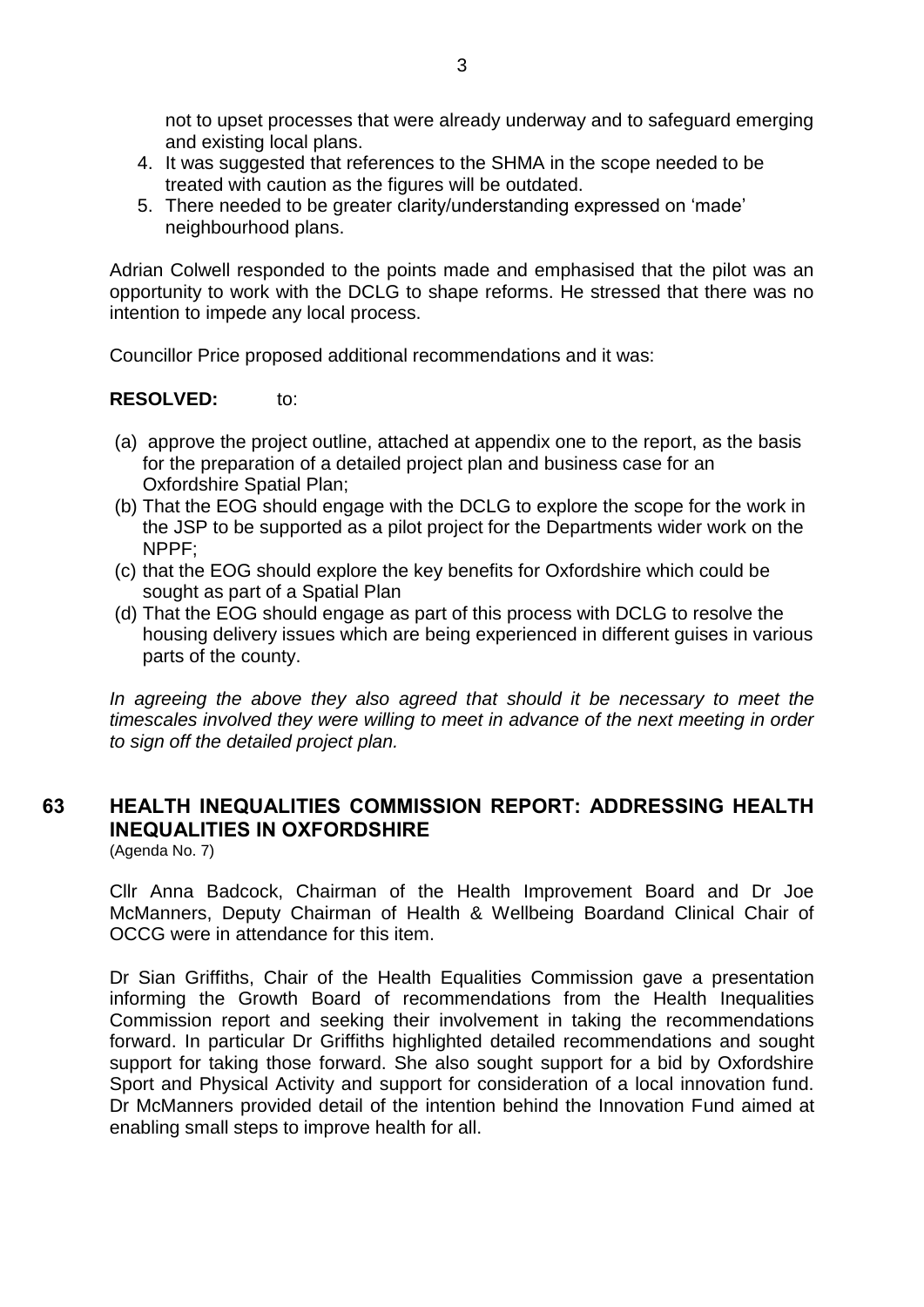Councillor Wood proposed the recommendations, they were seconded by Councillor Mills and it was:

#### **RESOLVED**: to

- accept the recommendations and report of the Health Inequalities Commission and support the implementation of recommendations within and between their organisations as appropriate;
- asked to endorse and support Oxfordshire Sport and Physical Activity in their bid to Sport England for money to tackle health inequalities in Oxfordshire;
- consider how a local Innovation Fund can be established by all partners and to offer a small contribution of £2000 each to get the fund started;
- to consider and support further action which will facilitate implementation of the recommendations and enable review and reporting progress on a regular basis.

## **64 OXFORDSHIRE INFRASTRUCTURE STRATEGY (OXIS) PROGRESS REPORT**

(Agenda No. 8)

At the Growth Board in May 2016, the Board approved the commissioning of an Oxfordshire Infrastructure Strategy (OXIS).

The Growth Board received a report that updated the Board on progress with this project

**RESOLVED**: to note progress progress with OXIS.

#### **65 PUBLIC PARTICIPATION IN GROWTH BOARD MEETINGS** (Agenda No. 9)

At the Growth Board in September 2015, the Board were invited to adopt a protocol for public participation in future meetings.The proposal was adopted, together with a commitment to review the effectiveness of the scheme at some point in the future.

The Growth Board considered a report offering the opportunity for review, based upon feedback from recent participants who have suggested changes to the current scheme. Recommendations for amendments to the protocol were set out in paragraphs 9-22.

Members in supporting the recommendations recognised the protocol's limitations in being process driven. There was support for allowing supplementary questions. In response to concerns about the limits on the number of questions and petitions it was confirmed that this had been in the earliest protocol but was not in the current version. It was suggested that public participation could be encouraged by having a questions process separate to the meetings process.

**RESOLVED:** to support the proposed changes to the current scheme of public participation contained in this report.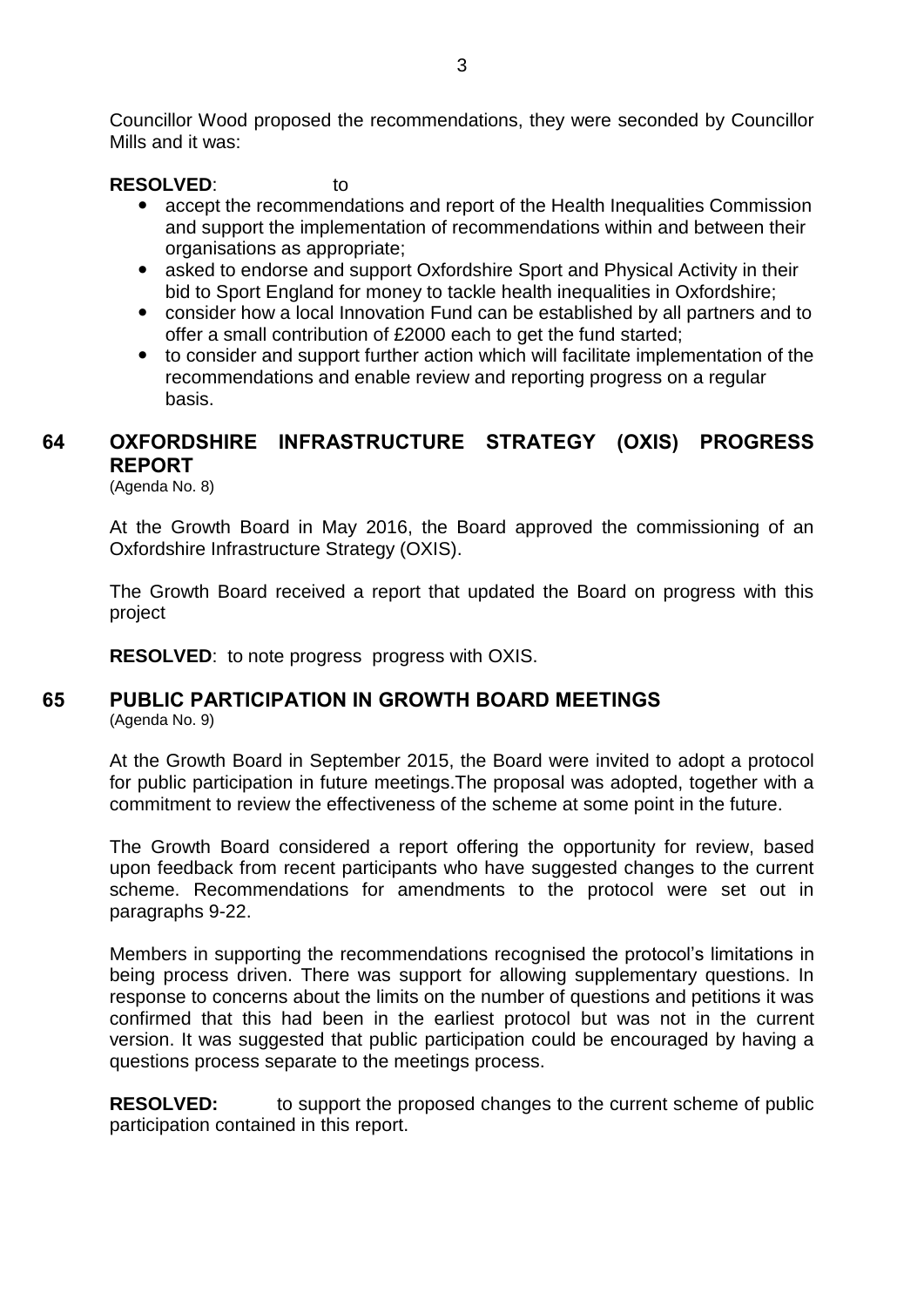# **66 MATTERS ARISING FROM PREVIOUS LEP MEETING**

(Agenda No. 10)

The Oxfordshire Growth Board noted an update from Nigel Tipple, Chief Executive OXLEP on the LGF allocation, the launch in February of the SEP, work on Innovation and Industrial Strategies and the agreement for work around the devolution deal context.

in the Chair

Date of signing **...........................................**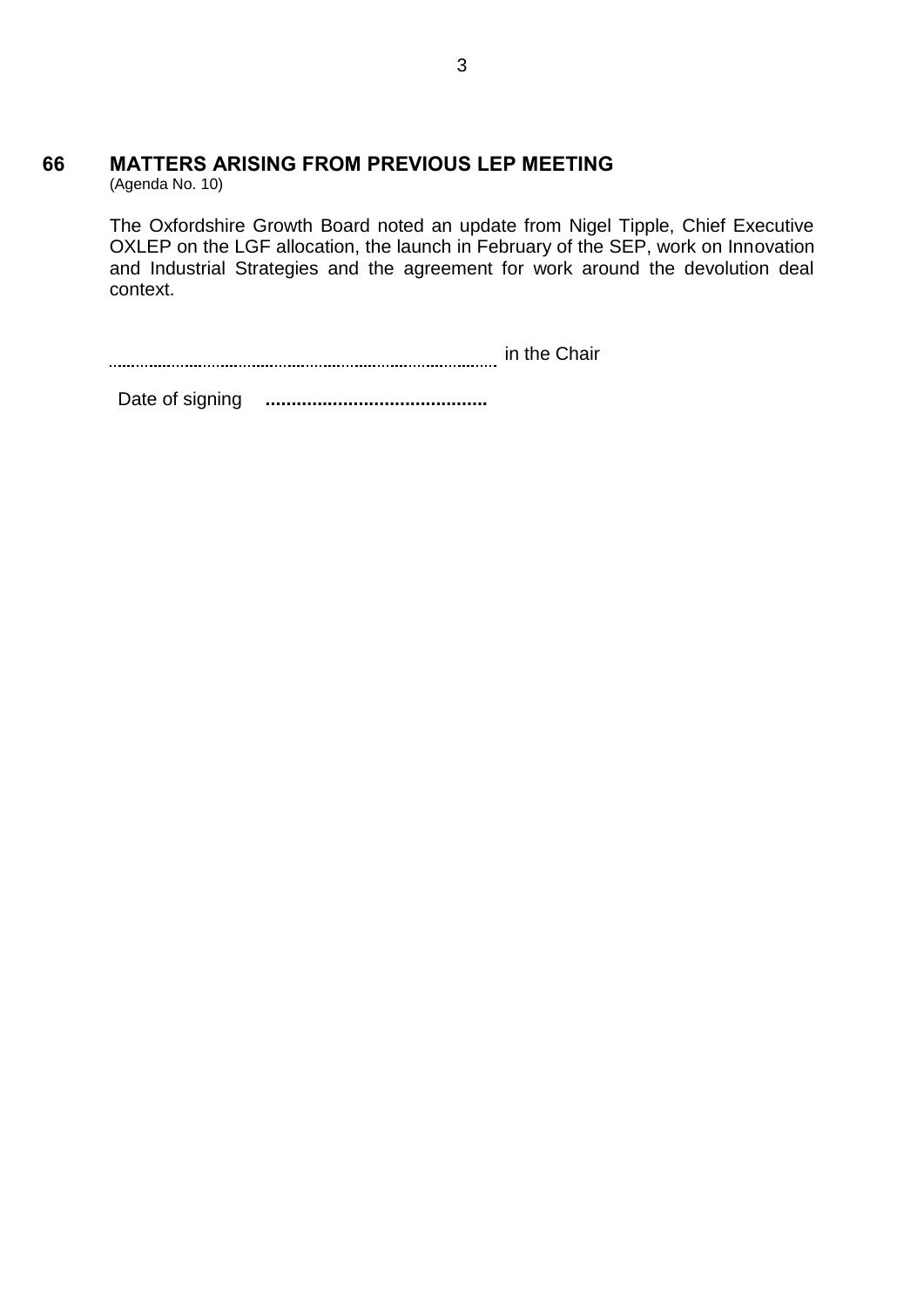### **ANNEX**

#### **Public Participation Questions**

#### **1. Helen Phillips, Programme Manager, Wild Oxfordshire**

Wild Oxfordshire is a local conservation charity building partnerships to improve Oxfordshire's nature. We are interested to note the Growth Board's discussions with regards to an Oxfordshire Infrastructure Strategy, including green infrastructure, and the proposed Oxfordshire Spatial Plan that will include 'Securing strategic environmental and biodiversity gains to complement growth and achieve sustainable development'. We would like to draw the Growth Board's attention to the Oxfordshire [State of Nature 2017 Report,](http://www.wildoxfordshire.org.uk/stateofnature/) published by Wild Oxfordshire earlier this month, and thank all our local authorities for their support in making this possible.

Based on input from over 60 different organisations, it offers the first ever comprehensive review of the situation for nature in the county. Whilst there are real success stories, such as the water vole, otters and bitterns, the overall picture is one of serious decline. The Report supports previous national calls for more, bigger, better and joined up natural habitats which will require action across all sectors, not just conservation organisations. One of the key recommendations from the report is that sustainable development that invests in nature is put at the heart of local decision-making. Will the Growth Board note and welcome the report and undertake to consider its findings as part of the Board's ongoing work, particularly in relation to the Infrastructure Strategy and any future Spatial Plan?

In particular, Wild Oxfordshire note that in document OBG\_MAR2917R01, Oxfordshire Spatial Plan project outline, section 8 "Making the Most of Environmental and Historic Assets" states that it will be essential to consider "SACs, SSSIs and Nature Reserves; Areas of Outstanding national Beauty and Flood zones". In our report these assets are mapped on page 2, alongside [Conservation Target Areas](http://www.wildoxfordshire.org.uk/biodiversity/conservation-target-areas/) (CTA's). CTAs identify some of the most important areas for wildlife conservation in Oxfordshire, where targeted conservation action will have the greatest benefit. They provide a focus for coordinated delivery of biodiversity work, agri-environment schemes and biodiversity enhancements through the planning system. Will the Growth Board specifically note CTAs in section 8 of the Oxfordshire Spatial Plan, and consider them in relation to the Infrastructure Strategy and any future Spatial Plan?

#### **Response**

**A number of partners to the Growth Board supported the development of the State of Nature Report, recognising that it's useful to examine the best available evidence of how biodiversity is doing around the county.** 

**The question specifically mentions consideration of Conservation Target Areas or CTAs. CTAs identify the most important areas for wildlife conservation in Oxfordshire, where targeted conservation action will have the greatest benefit. The main aim of CTAs is to maintain or restore biodiversity through the maintenance, restoration and creation of priority habitats. The CTAs are useful to planning authorities as it helps to identify where the 'best stuff' is to help us protect it in planning terms. Consequently all Oxfordshire local planning**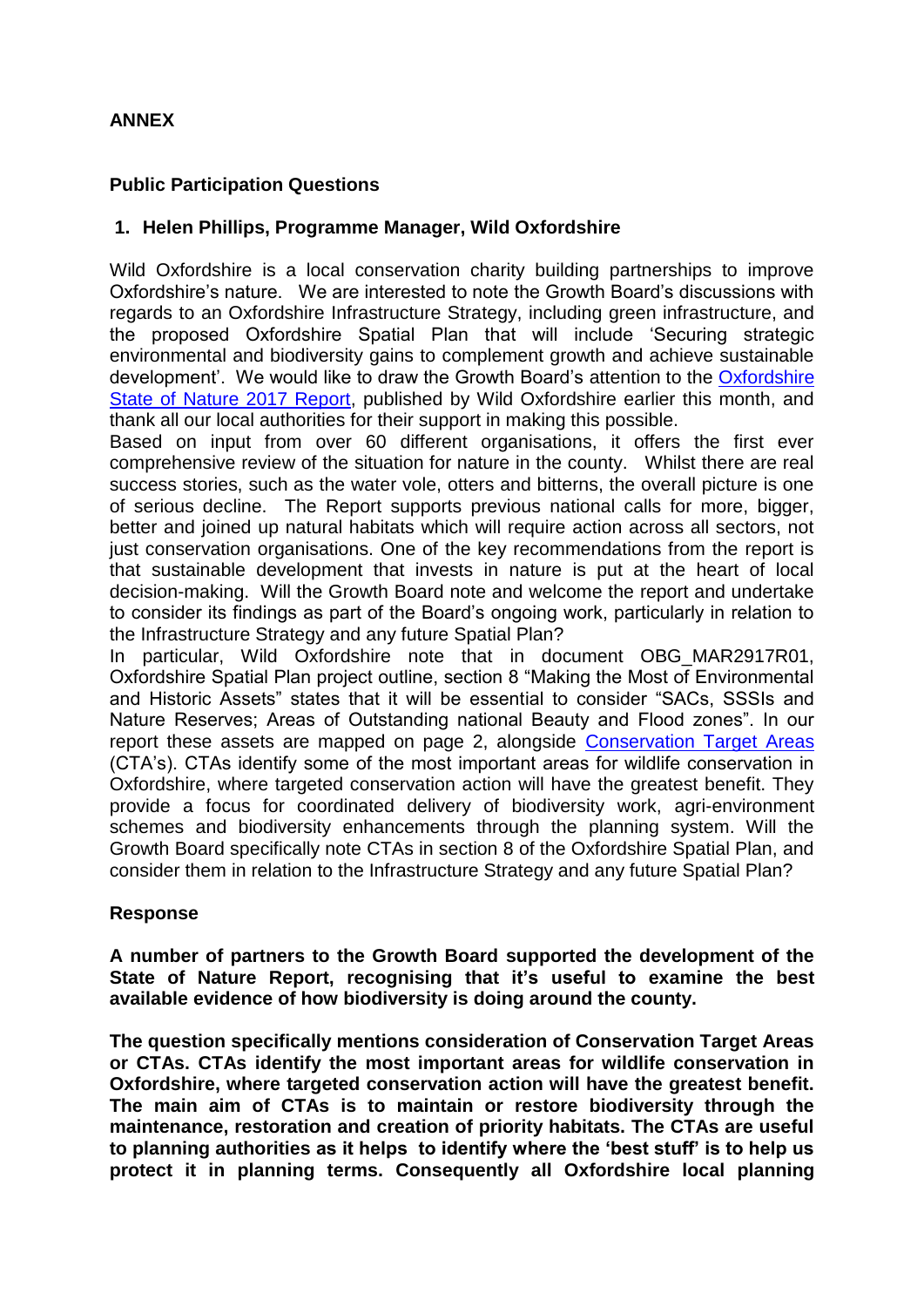**authorities have planning policies relating to CTAs within local plans that flag up areas where we need to be extra specially careful in decision-making.** 

**So rest assured that the Oxfordshire Spatial Plan will at the very least reflect current policy on CTAs. However officers are considering ways that we could build on this policy base and to this end, officers met a senior director from Natural England a few weeks ago, to see what the latest thinking is from them.**

#### **2. Helen Marshall, Director, CPRE**

CPRE Oxfordshire supports the development of the Oxfordshire Infrastructure Strategy and now welcomes the proposed Spatial Plan for the county, both of which we believe are needed to ensure appropriate strategic planning and the proper consideration of cumulative environmental and social impacts, as well as opportunities for improvements. However, these Plans will stand or fall by the level of genuine public engagement. Already we have seen a subtle but important shift in language with regards to OXIS, moving from 'a*n open public consultation process to help facilitate a more informed dialogue with communities, developers and stakeholders on the impact of growth and related infrastructure priorities'* to '*The completion of a final OXIS report'* which will only then go out *'for wider engagement and consultation'* in a process that is not yet described. Therefore, in relation to the Spatial Plan, we seek reassurance from the Growth Board that it is committed to full public engagement in the process. Specifically:

a) How will Oxfordshire residents be engaged in the development of the Plan? Any information on this is curiously lacking from the Overview presented, yet should be a fundamental part of the process, with clear ambitions established from the start.

#### **Response**

**The Growth Board made a commitment in May 2016 that the development of the OXIS would be the subject of public consultation and engagement and this commitment remains.**

**As the report on today's agenda highlights the project is only part finished and consultation is concentrated in the later stages once there is a product that we can consult upon. We have nearly completed the base line report, called a Stage One Report that sets out all the infrastructure proposals, intentions and challenges drawn from across all Growth Board partners and other key stakeholders. This will form the basis of detailed consultation with key stakeholders to test the information in the report, its assumptions and draft conclusions. Once this is complete the report will be published on the Board's website and comments invited.**

**Finally once the report is completed in the summer we will carry out wider engagement and consultation, prior to its final consideration by the Board. This consultation exercise has yet to be described in detail; however officers will be**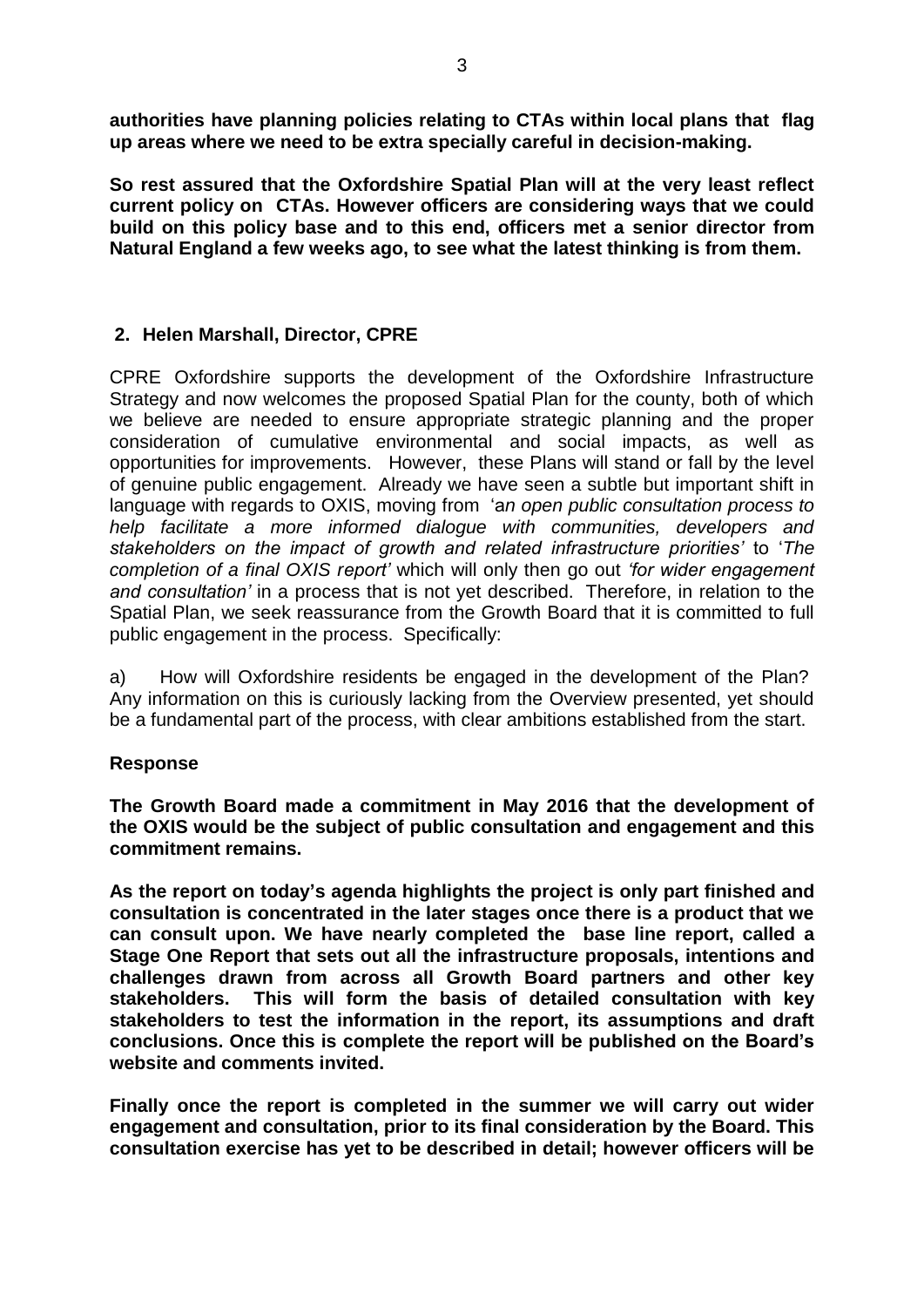**seeking wide engagement with the public and interested groups in line with commitments given by the Board at the project's inception.** 

b) Will the Spatial Plan be subject to full and independent public examination?

**Whilst the status of the Spatial Plan, and therefore its examination obligation has yet to be decided, the questioner can rest assured that the Plan will be the subject of public examination, either as a supporting plan in Local Plan examinations or in an examination of its own right.** 

c) Will the Spatial Plan be subject to Strategic Environmental Assessment, including consultation to establish the scope of the assessment?

#### **The preparation of the Spatial Plan will comply with all applicable plan-making regulations**.

d) How can the Plan be effective if it is hamstrung by Local Plans running until the 2030s? Would it not be more appropriate to confirm

that the Spatial Plan will override all Local Plans and that therefore the Government should be asked to agree that Local Plans presently in preparation should be suspended without penalty, e.g. of losing their five year supply?

**The Board do not recognise this as a problem. The Spatial Plan will be- in large part- a summary of local plans and will therefore complement these. The added value of the Spatial Plan will be in knitting together these plans into a cohesive strategic whole, enabling decisions on infrastructure and growth to be considered in the context of all of Oxfordshire.**

#### **3. Colin Thomas, Need Not Greed Campaign**

Need Not Greed Oxfordshire, a coalition of over 30 campaigning groups all concerned over the growth strategy being pursued by Local Authorities and the Local Enterprise Partnership, tentatively welcome the preparation of the Joint Spatial Plan – subject to an independent examination in public.

Specifically, paragraph 3 of the paper states "*Most JSP's include the full range of planning topics, including housing, employment, commercial, leisure and other uses, transport and infrastructure, and environment.*" We note that there is no standard template but urge your working group to fully consider and address the areas of obvious omission such as Education, Health, Social Services, Utilities and Emergency Services and particularly Green Infrastructure. No doubt there are other omissions.

You also state that the plan should *"Consider infrastructure challenges and show their relationship between growth areas and infrastructure needs. The OxIS infrastructure assessment will be kept up to date as the basis for a countywide strategy for funding to close the gaps. It will consider the potential for increased new development in key growth corridors*." The words "consider infrastructure challenges" are considered totally inadequate and will continue the chronic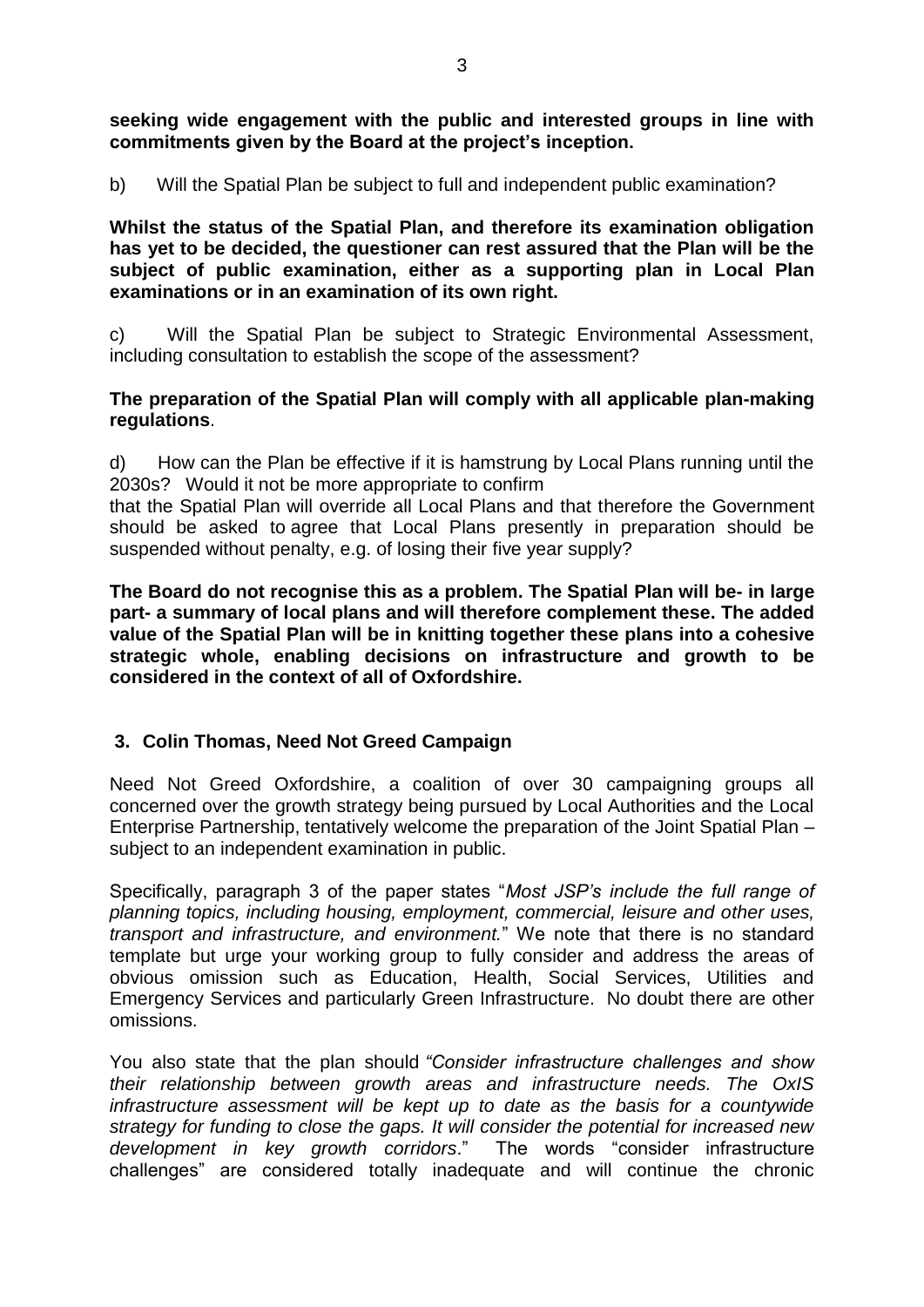infrastructure deficit that we all endure. The NPPF states that infrastructure provision must match development. Therefore the Joint Spatial Plan must require full infrastructure planning to match development plans in both timing and capacity. The JSP must recognise that without the necessary infrastructure being in place that development must be curtailed.

1. How, when Local Growth Fund funding is being withheld due to the current "Local governance impasse" is the Growth Board intending to ensure that it provides the necessary infrastructure, including that needed to address the current infrastructure deficit?

2. Will the Growth Board confirm that it recognises the people's concerns over continual development without the necessary infrastructure being made available and commit to finding mechanisms to prevent excessive growth in the absence of the required infrastructure?

#### **Response**

**A key purpose, both of OXIS and the proposed Spatial Plan is to provide a narrative on the sustainable development of Oxfordshire, one that both residents and government can recognise as beneficial ambitions for Oxfordshire and one that demonstrates a clear relationship between growth and the infrastructure required to support that growth. Clearly both pieces of work will be key in our discussions with government over how the future requirements of Oxfordshire are financed.** 

#### **4. Katherine Jones, Senior Planner Burton Willmore**

Further to the Oxfordshire Growth Board meeting of  $26<sup>th</sup>$  September 2016, what position has been reached regarding the unmet housing need of Oxford City being apportioned in full across the other Oxfordshire authorities? If South Oxfordshire District Council is not proposing to meet its proposed apportionment figure of 4,950 in full, where else is the shortfall proposed to be met?

#### **Response**

**The outcome of the September 2016 Growth Board provided an apportionment of Oxford City's unmet housing need- based upon an interim figure to be used for this purpose- until the City adopts a new Local Plan. The Board acknowledges that SODC are not choosing to accept that apportionment but has not considered what response, if any is appropriate to this decision**

#### **5. Ian Green, Oxford Civic Society**

The consultation was a welcome opportunity for us to set out what parts of the current OGB public participation scheme are inadequate and what improvements we would like to see.

In our response to the OGB's request for comments we noted that the current OGB public participation scheme focuses on the participation of the public in OGB meetings. We emphasised that this focus needs to be complemented with a scheme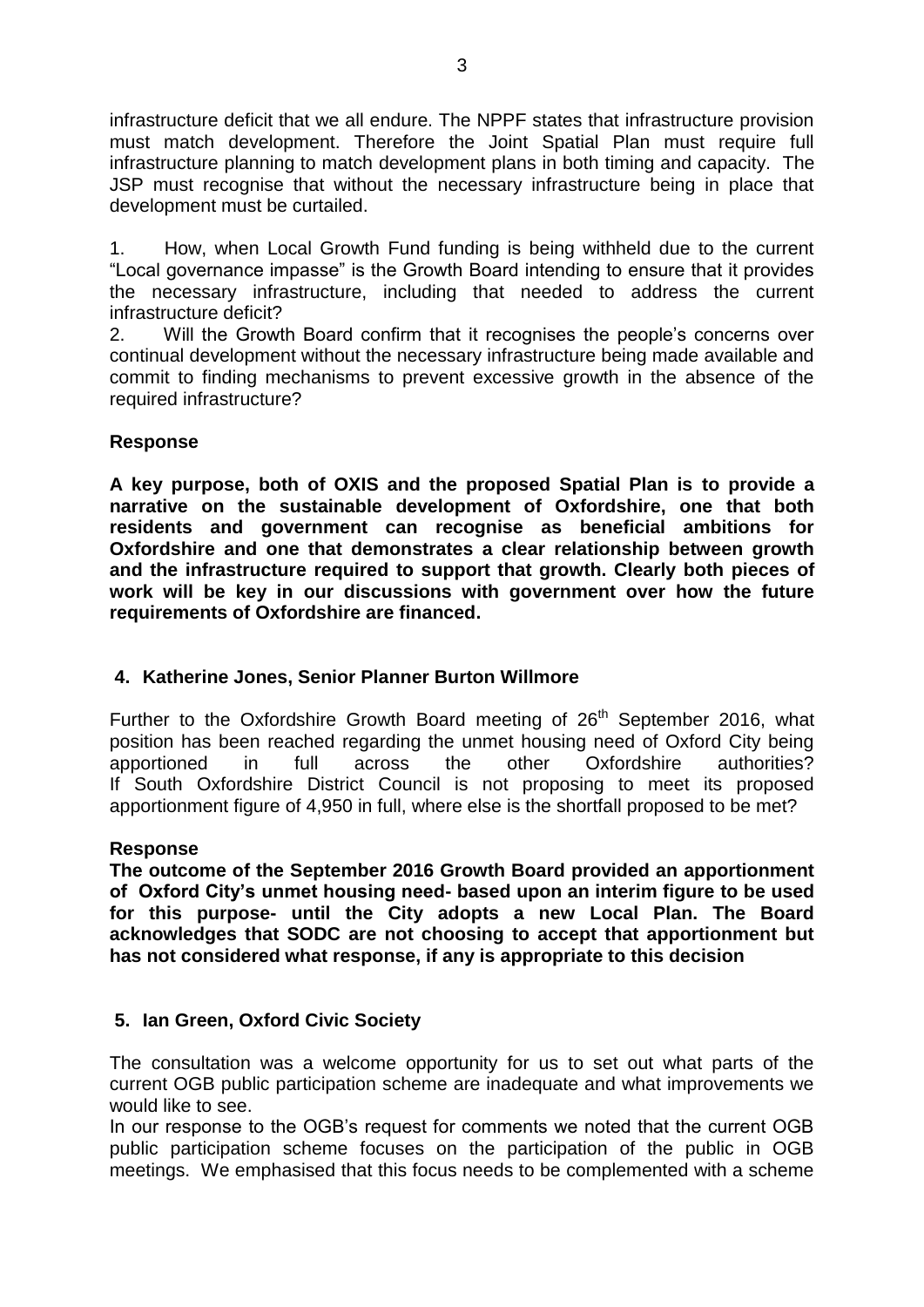to explain the OGB governance model to councillors, professionals and the public at large.

We are convinced that such transparency is fundamental to building trust and confidence in the political process: we are not convinced that the OGB purpose and governance model are understood at least by some councillors, professionals and the public at large. At many public meetings on Oxfordshire development issues, questions have been asked by the public about who is making strategic decisions, on what issues, when, why and how.

We also noted that when officers considered the design of the OGB public participation scheme reference was made to the public participation scheme that was operated by the West Northamptonshire Joint Strategic Planning Committee. The OGB has also noted (in a written reply to a question from the public at an OGB meeting) that it has undertaken to continue to 'scan the horizon' and to consider participation schemes being used elsewhere and to make amendments as appropriate. We are interested to know what potential improvements this scanning has identified although we cannot see evidence of the use of any additional comparative experience.

From our own research we consider that there is much to learn from the public participation experience of further similar joint strategic planning committees and the evolving arrangements for Combined Authorities and LEPs.

We emphasised that our Oxfordshire Futures Group would be delighted to collaborate with OGB on making sure that the work of the OGB is better understood and to assist with a review of good practice from elsewhere in England. We said that we would be happy to discuss this with the OGB chair at any time, but have received no acknowledgement of our response to the consultation or of our offer to collaborate.

Our hope is that the evolution of the OGB public participation scheme is considered as part of the evolution of Oxfordshire's devolved governance structure. The evolution of the scheme must ensure that there is proper public debate about important public policy choices.

We will much appreciate your answers to the points raised,

#### **Response**

**The report on the agenda is the result of a review by officers of the current arrangements for public engagement and is offered to the Board as a recommendation. The Board notes that the civic society, together with other participants at today's meeting, were offered the opportunity to propose changes to the current protocol and where these were received they are included in the report.**

**The Board suggests that all today's respondents might wish to consider the report and if they feel that they have practical suggestions that add value that they write to us through the Growth Board Programme Manager and we will undertake to consider their proposals and respond.**

6. **Colin Thomas, Sunningwell Parishioners Against Damage to the Environment.**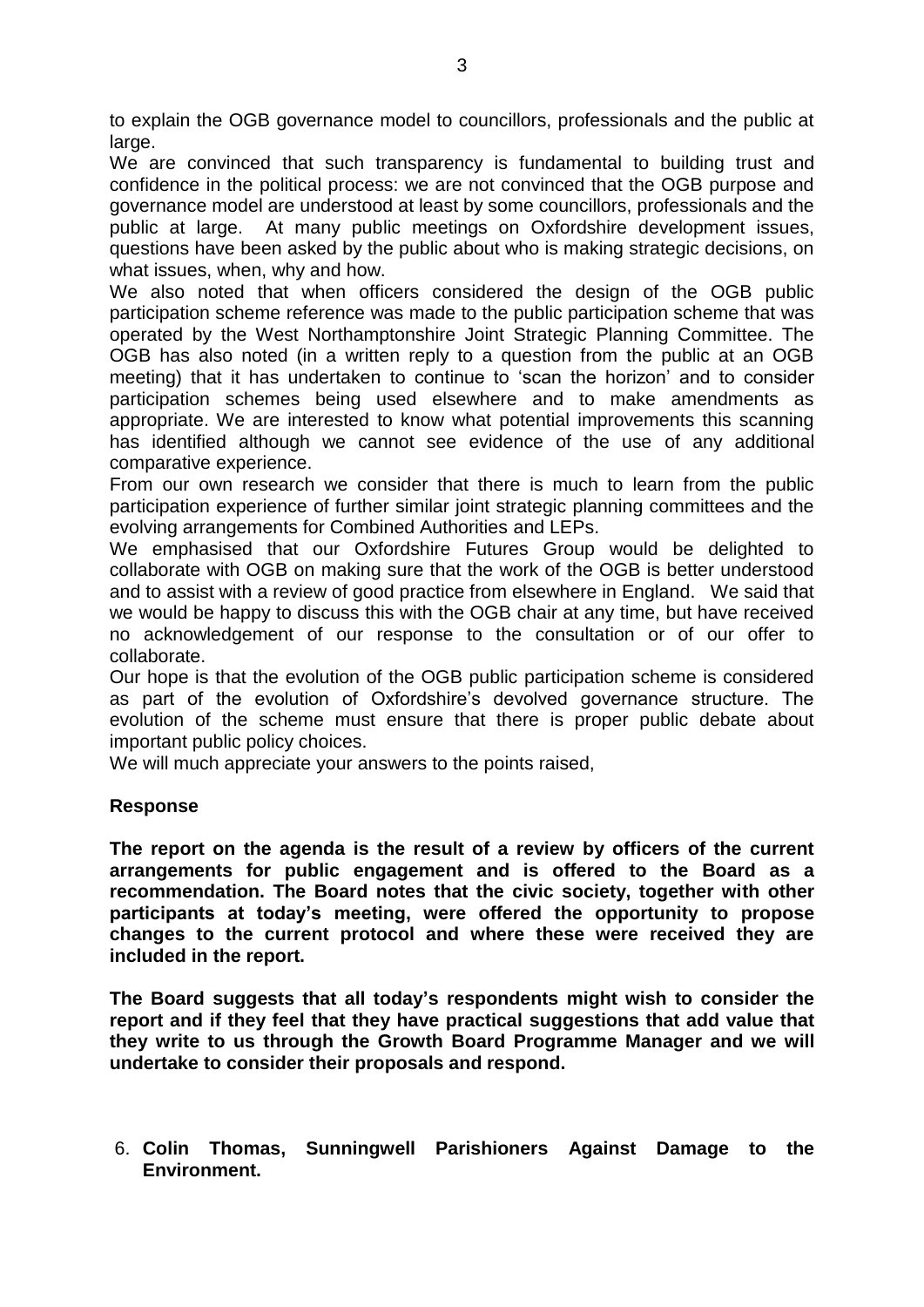SPADE first submitted a question on the Public Participation Protocol in November 2015. Since then we have either asked a question or participated in the drafting of other organisations questions for a number of meetings. Universally, the key issue in engaging meaningfully with the Growth Board is the inadequate timetable for the submission of questions.

We note that once again the Board have chosen to impose the original timetable which prevents meaningful engagement with matters under debate. This meeting and process is supposedly the democratic face of either the LEP or actions commissioned on behalf of the 6 local Authorities. We find the arrangements deeply unsatisfactory. Bearing in mind Growth Board Papers become available on the Wednesday in the week preceding the meeting the requirement for submission three clear working days before the meeting excluding the day of submission and the meeting, it requires submissions before midnight on the Thursday, i.e. probably no more than 36 hours since the papers became available. This simply does not provide sufficient time for papers to be read and understood. Cllr Wood may have been "sympathetic" to the issue raised and committed to endeavour to maximise the time that is available between publication of the agenda and the question submission deadline but we can find no evidence that this has indeed transpired. Therefore:-

Q1. Please can the Board evidence the fact that such earlier publication has been undertaken, by providing details of the dates of publication of Board Agendas for all meetings since November 2015?

We note that Para 5.1 states that "no more than 5 petitions and/or questions shall be presented/submitted to any one meeting." We consider this an arbitrary limit which we oppose in principle as no justification has been given to this limit. Therefore:-

Q2. On what objective basis was 5 chosen?

We presume that "no more than 5 petitions and/or questions shall be presented/submitted to any one meeting" in fact means "presented" at the meeting but there is no limit to the number of questions that can be "submitted" to the Growth Board and later answered in writing, even if not featured in the meeting itself. We understand that because of your chosen limit they may not be included in the content of the meeting but we are confident that the Board would not want to be seen to prevent the opportunity for legitimate questioning of our elected representatives. Therefore:-

Q3. Please can the Board confirm that there is no restriction on the number of questions that can be "submitted" to a meeting and confirm that they all will be responded to in writing?

**Reports received at Board meetings are the culmination of strands of work that can stretch back over several months and that will need to have been considered by all the partners- both collectively and individually- to ensure that the Board is in a position to consider and reflect on the issues before it.**